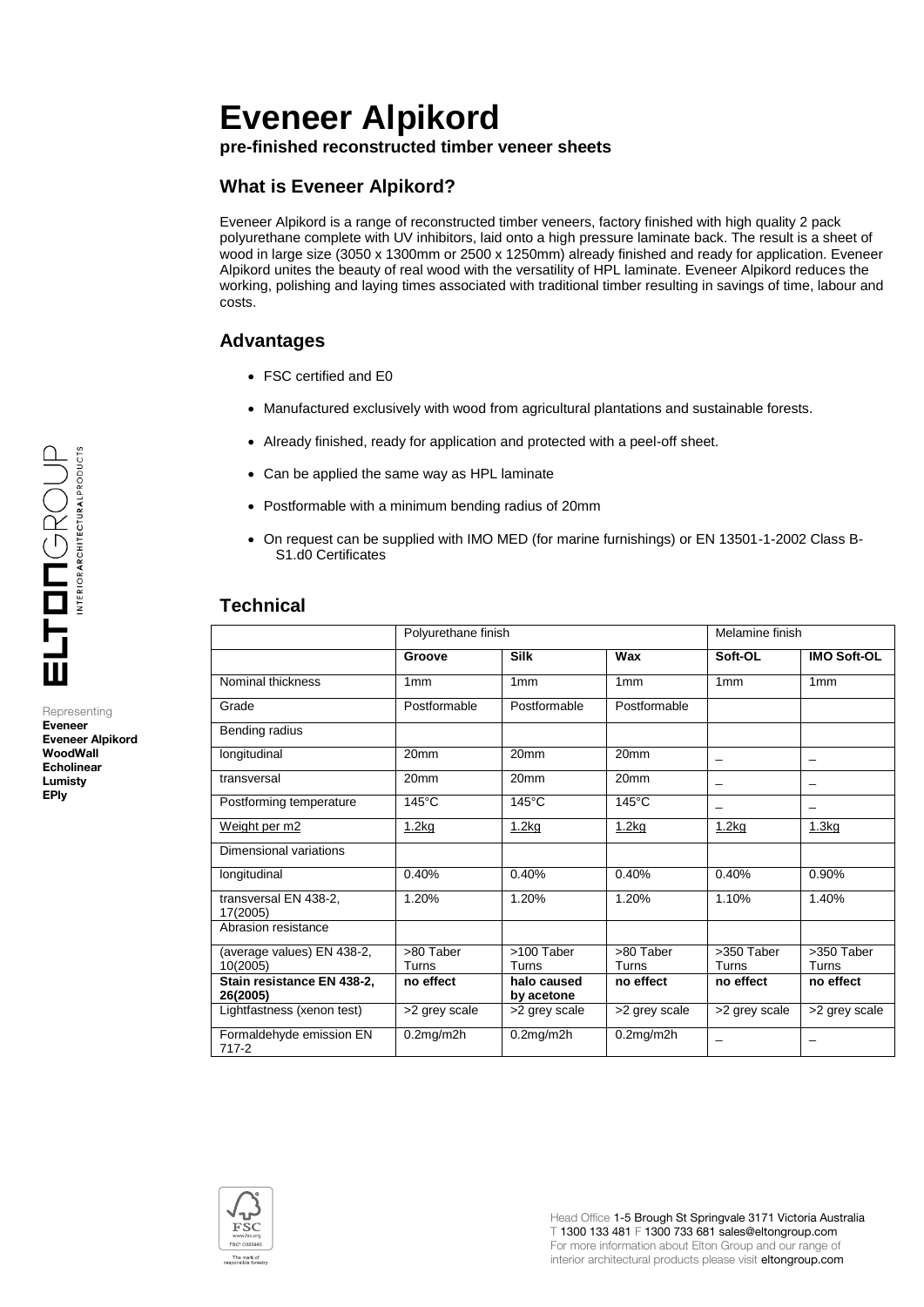Standard Sizes Length x width – 2500mm x 1250mm or 3050mm x 1300mm Thickness – 1mm

Finishes

GROOVE (Polyurethane – Gloss 0%) A grooved tactile effect, this exclusive finish enhances the natural depth of the wood texture.

WAX (Polyurethane – Gloss 5%) Reproduces a wood treated with wax and natural oils with a smooth, matt (5% gloss) surface.

SILK (Polyurethane – Gloss 15%)

A traditional, refined finish with a brightness that recalls the look and feel of traditional furniture.

MELAMINE (Soft 10% or OL 15%) More durable finishes – also available with IMO MED certified fire resistance.

## **Directions for use**

Eveneer Alpikord panels can be handled stocked and worked mainly as a traditional HPL panel with a melamine overlay. However, some specific features of wood surfaces require particular care.

- Eveneer Alpikord sheets are always to be stacked flat, horizontally, face to face, at a moderate ambient temperature (about 20C) and a relative humidity of around 60%.
- Care should be taken to avoid bending or cracking if the sheets are to be rolled. Rolling against the grain may cause the veneer to crack, and must be done with care. Refer rolling instructions. It is not recommended that the veneer be stored in rolls.
- As for all wood surfaces, they must be protected from sunlight and humidity. Wrap in nontransparent plastic, preferably dark, to assure stability.
- The sheets are always to be handled by 2 people.
- Eveneer Alpikord is supplied with a clear protective film. We recommend that you leave the film on the surface while working the veneer. Colour uniformity and quality checks should be carried out on the sheets before working with the veneer. The protective film is clear enough that you may inspect the material without removing it. When in doubt peel the film in the area, or up to the area that is suspect.
- The recommended shelf life of the peel-off protective film is 1 year. After this date the adhesive may begin to react with the polyurethane surface. Please check the manufacture date on the peel-off film.
- No particular equipment or glues are required for cutting and gluing operations. A good vinyl adhesive is recommended for a stronger adhesion, thus reducing the dimensional movements due to temperature and humidity variations.
- $\bullet$  Eveneer Alpikord sheets can be adhered in a hot or cold press at a maximum temperature of 60 70C and with pressure values suitable to the kind of glue used. Too high pressure and temperature as well as too long in the press may cause the following problems: panel bowing, release of glue from the protective peel off film onto the surface, irregular variation of the finish brightness or even deterioration of the polyurethane surface with a consequent irreversible change of wood colour.
- To avoid bubbling when applying Eveneer Alipkord with neoprene or contact adhesive, be sure to allow adequate drying time so that the solvents (or water, if the contact adhesive is water based) can evaporate. Always follow the adhesive manufacturer's instructions.
- Before application it is absolutely necessary to condition the Eveneer Alpikord sheet and substrate in the same place for at least 24 hours.
- For a correct counterbalancing we suggest that the same kind of sheet be used. For less demanding applications (small surfaces) it is possible to use HPL panels of the same thickness and quality.